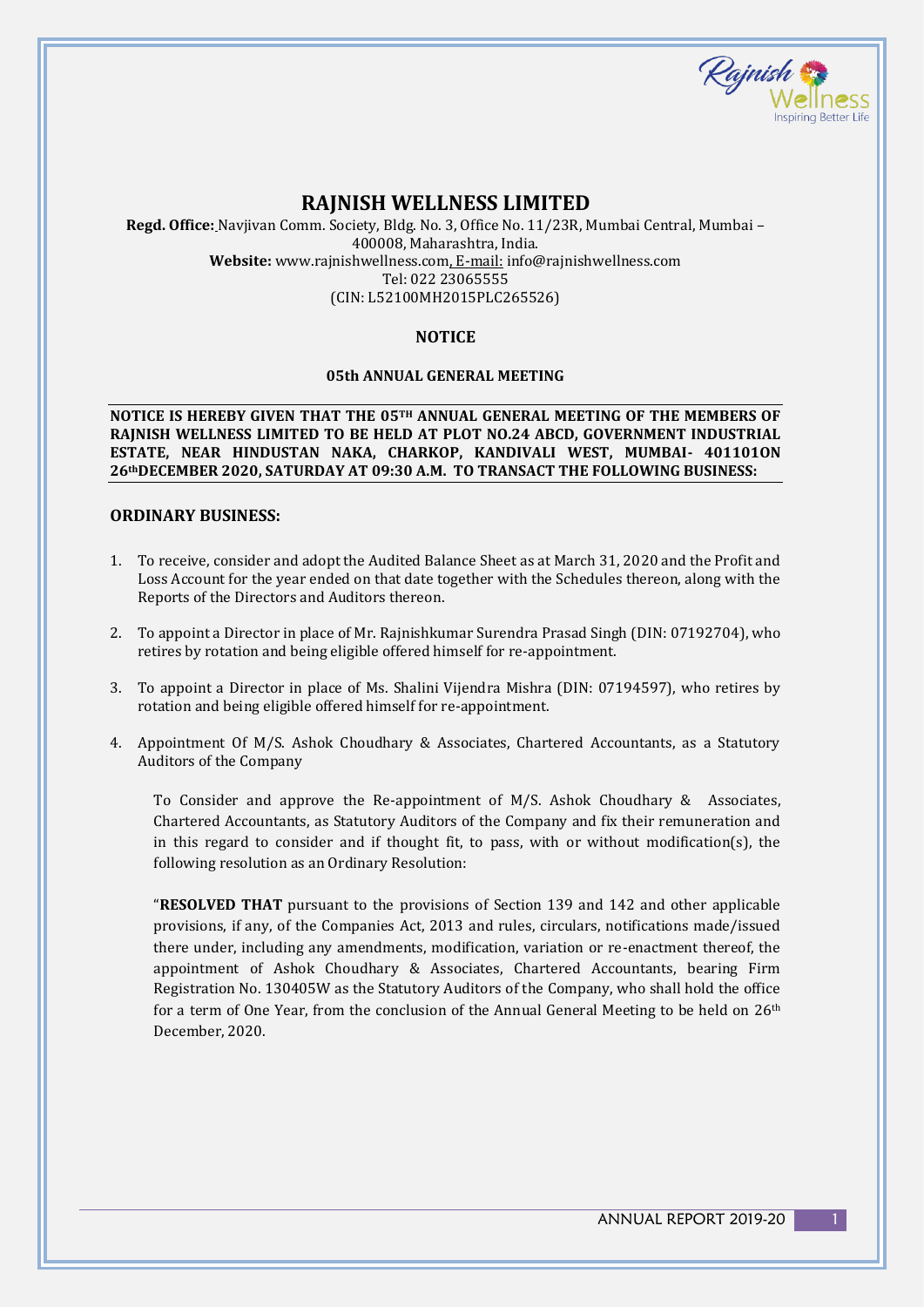

**"RESOLVED FURTHER THAT** the Board of Directors of the Company, be and are hereby authorized to do all such acts, deeds, matters and things as may be considered necessary, desirable an expedient for giving effect to this resolution and/or otherwise considered by them to be in the best interest of the Company including fixation of their remuneration and reimbursement of out of pocket expenses incurred in connection hereto.

#### **By and on behalf Rajnish Wellness Limited**

 $Sd/-$ **Rajnishkumar Surendra Prasad Singh (DIN: 07192704)** Managing Director

**Place: Mumbai Date: 04/12/2020 Registered Office:**  Navjivan Comm. Society, Bldg. No. 3, Office No. 11/23R, Mumbai Central, Mumbai – 400008, Maharashtra, India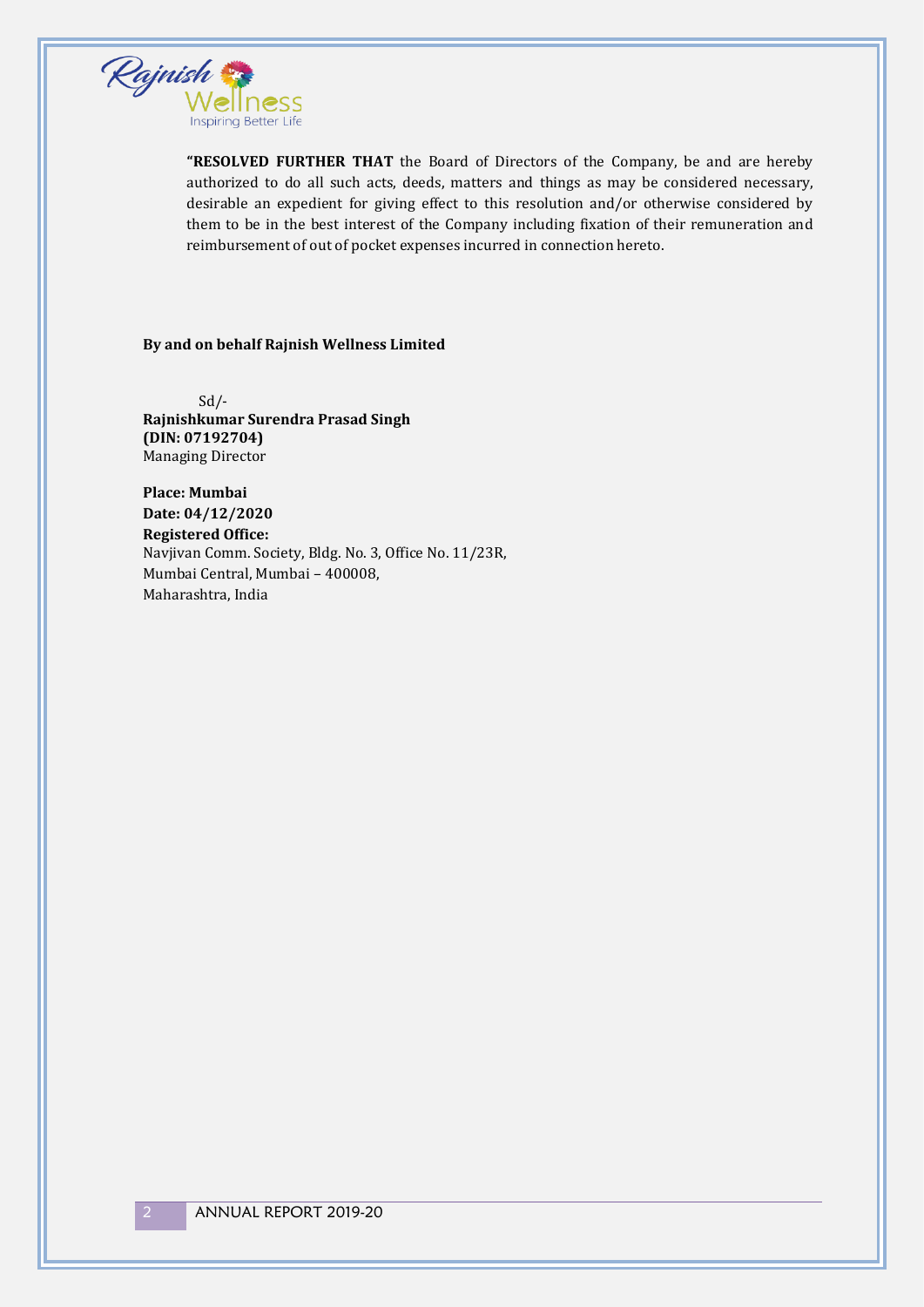

**NOTES:**

1. **A MEMBER ENTITLED TO ATTEND AND VOTE AT THE MEETING IS ENTITLED TO APPOINT ONE OR MORE PROXIES TO ATTEND AND VOTE (ONLY ON POLL) INSTEAD OF HIMSELF AND THE PROXY NEED NOT BE A MEMBER OF THE COMPANY. THE DULY COMPLETED AND SIGNED PROXY FORM SHOULD REACH THE REGISTERED OFFICE OF THE COMPANY, NOT LESS THAN FORTY EIGHT HOURS BEFORE THE SCHEDULED TIME OF THE ANNUAL GENERAL MEETING.**

**A PERSON CAN ACT AS A PROXY ON BEHALF OF MEMBERS NOT EXCEEDING FIFTY AND HOLDING IN THE AGGREGATE NOT MORE THAN TEN PERCENT OF THE TOTAL SHARE CAPITAL OF THE COMPANY CARRYING VOTING RIGHTS. A MEMBER HOLDING MORE THAN TEN PERCENT OF THE TOTAL SHARE CAPITAL OF THE COMPANY CARRYING VOTING RIGHTS MAY APPOINT A SINGLE PERSON AS PROXY FOR ANY OTHER PERSON OR SHAREHOLDER.**

- 2. Proxy form, in order to be effective, must be deposited at the Registered Office of the Company, not less than 48 hours before the commencement of the Annual General Meeting.
- 3. The record date for the purpose of determining the eligibility of the Members to attend the  $5<sup>th</sup>$ Annual General Meeting of the Company is 27<sup>th</sup> November, 2020.
- 4. The Company has notified closure of register of members and transfer books from Friday,  $18<sup>th</sup>$ December, 2020 to Saturday, 26th December, 2020 (both days inclusive).
- 5. The Securities and Exchange Board of India ("SEBI") vide its Circular No. SEBI/LAD-NRO/GN/2018/24 dated 8th June, 2018, amended Regulation 40 of the SEBI Listing Regulations pursuant to which from 1st April, 2019 onwards securities can be transferred only in dematerialised form. However, it is clarified that, members can continue holding shares in physical form. Transfer of securities in demat form will facilitate convenience and ensure safety of transactions for investors. Members holding shares in physical form are requested to convert their holding(s) to dematerialised form to eliminate all risks associated with physical shares.
- 6. The notice of 5thAnnual General Meeting of the Company and Annual Report 2019-20, circulated to the members, will be made available on the Company's website at www.rajnishwellness.com.
- 7. Members/Proxy holders are requested to bring their copy of Annual Report and Attendance slip sent herewith duly filled-in for attending the Annual General Meeting.
- 8. Members who wish to obtain information of the Company may send their queries at least 10 days before the Annual General Meeting to the Company Secretary at the Registered Office of the Company.
- 9. Non-Resident Indian Members are requested to inform Registrar and Transfer Agent, immediately of:
	- Change in their residential status on return to India for permanent settlement.
	- Particulars of their Bank Account maintained in India with complete name, branch, account, type, account number and address of the bank with pin code number, if not furnished earlier.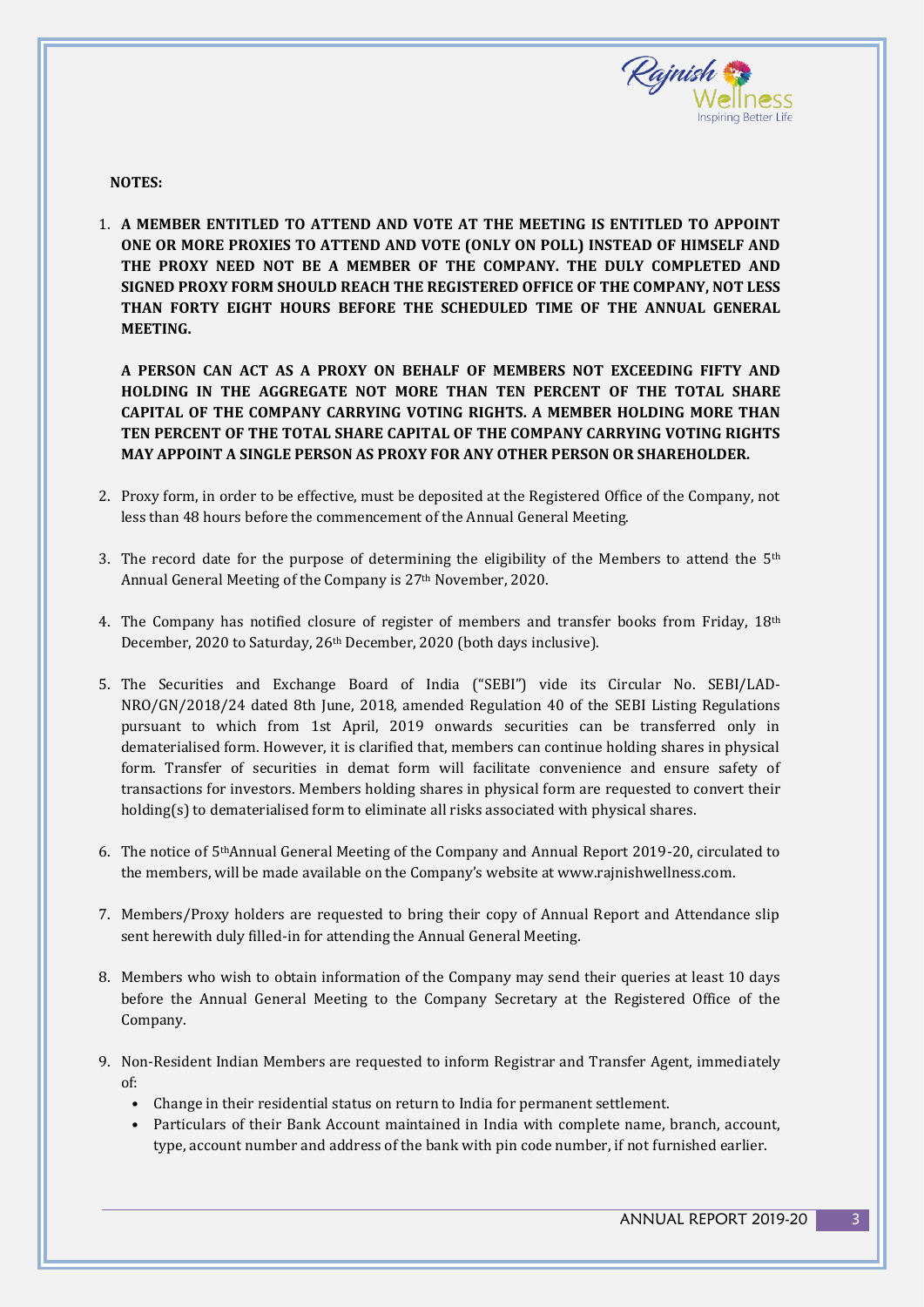

- 10.Green Initiative Members who have not registered their e-mail addresses so far are requested to register their e-mail address for receiving all communication including Annual Report, Notices, Circulars etc. from the Company electronically. Members may also note that Annual Report for the FY 2019-20 will also be available on the website of the Company at www.rajnishwellness.com
- 11.Members are requested to intimate their Email IDs for correspondence and quicker response to their queries.
- 12.Annual Report 2019-20 are being sent by permitted mode to all members of the Company. Member may please note that the Annual Report 2019-20 is also available on the Website of the Company viz www.rajnishwellness.com.
- 13.Shareholders are requested to bring their copy of the Annual Report to the meeting as the practice of handling out copies of the Annual Report at the Annual General Meeting has been discontinued in view of the high cost of paper and printing.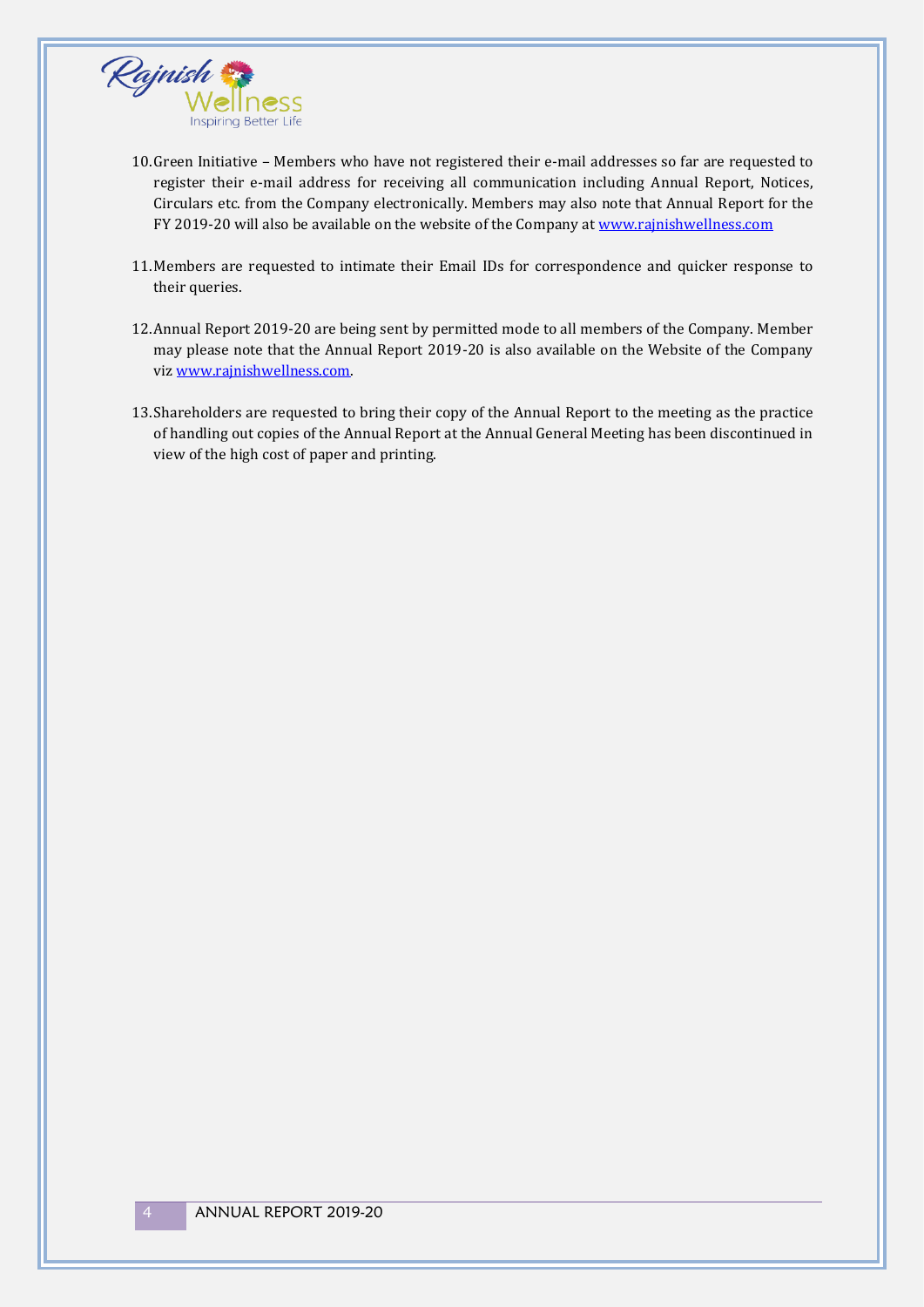

### **ANNEXURE- I TO NOTICE**

**Details of the Directors seeking appointment/re-appointment at the forth coming Annual General Meeting:**

**Annexure of Item No: 02**

| <b>Name of Director</b>                            | Rajnishkumar Surendra Prasad Singh          |  |  |
|----------------------------------------------------|---------------------------------------------|--|--|
| <b>DIN</b>                                         | 07192704                                    |  |  |
| Date of Birth                                      | 16.08.1985                                  |  |  |
| Date of first Appointment                          | 03.02.2018                                  |  |  |
| Qualification                                      | Graduate                                    |  |  |
| Expertise in specific functional areas and         | Experience in the field of Manufacturing of |  |  |
| experience                                         | Ayurvedic Products, dealing in e-commerce   |  |  |
|                                                    | industry and in the field of advertisement  |  |  |
| Directorship held in other Companies               | <b>NIL</b>                                  |  |  |
| <b>Committee positions held in other Companies</b> | <b>NIL</b>                                  |  |  |
| No. of Equity Shares held in the Company           | 32.49.755                                   |  |  |

**Annexure of Item No: 03**

| <b>Name of Director</b>                            | Shalini Vijendra Mishra                     |
|----------------------------------------------------|---------------------------------------------|
| <b>DIN</b>                                         | 07194597                                    |
| Date of Birth                                      | 02.03.1994                                  |
| Date of first Appointment                          | 03.02.2018                                  |
| Qualification                                      | Graduate                                    |
| Expertise in specific functional areas and         | Experience in the area of HR and recruiting |
| experience                                         |                                             |
| Directorship held in other Companies               | <b>NIL</b>                                  |
| <b>Committee positions held in other Companies</b> | <b>NIL</b>                                  |
| No. of Equity Shares held in the Company           | <b>NIL</b>                                  |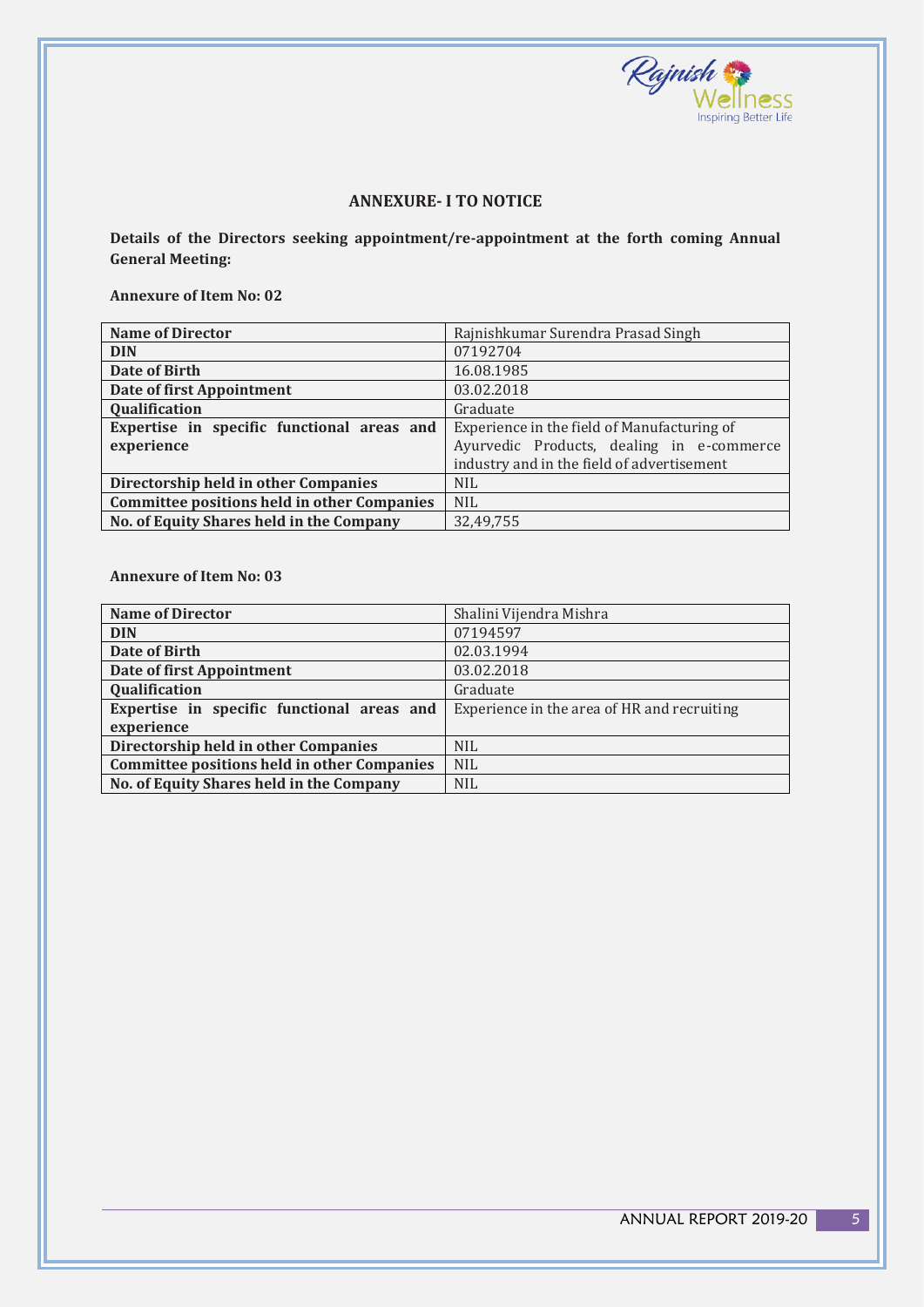

## **ATTENDANCE SLIP 5th ANNUAL GENERAL MEETING TO BE HELD ON 26thDECEMBER, 2020**

| Folio No. |
|-----------|
|           |
|           |
|           |
|           |
|           |
|           |
| Client ID |
|           |
|           |
|           |
|           |
|           |
|           |

I hereby record my presence at the 5thAnnual General Meeting of the Company at PLOT NO.24 ABCD, GOVERNMENT INDUSTRIAL ESTATE, NEAR HINDUSTAN NAKA, CHARKOP, KANDIVALI WEST, MUMBAI- 401101, On 26th DECEMBER, 2020, SATURDAY At 09:30 A.M.

Signature of the Shareholder or Proxy

\_\_\_\_\_\_\_\_\_\_\_\_\_\_\_\_\_\_\_\_\_\_\_\_\_\_\_\_\_\_\_\_\_\_\_\_\_\_\_\_\_\_\_\_\_\_\_

Email Address:

\_\_\_\_\_\_\_\_\_\_\_\_\_\_\_\_\_\_\_\_\_\_\_\_\_\_\_\_\_\_\_

Note: Please fill up this attendance slip and hand it over at the entrance of the meeting hall. Members are requested to bring their copies of the Annual Report at the meeting.

1. Only Member/Proxy holder can attend the Meeting.

2. Member/ Proxy holder should bring his/her copy of Annual Report for reference at the Meeting.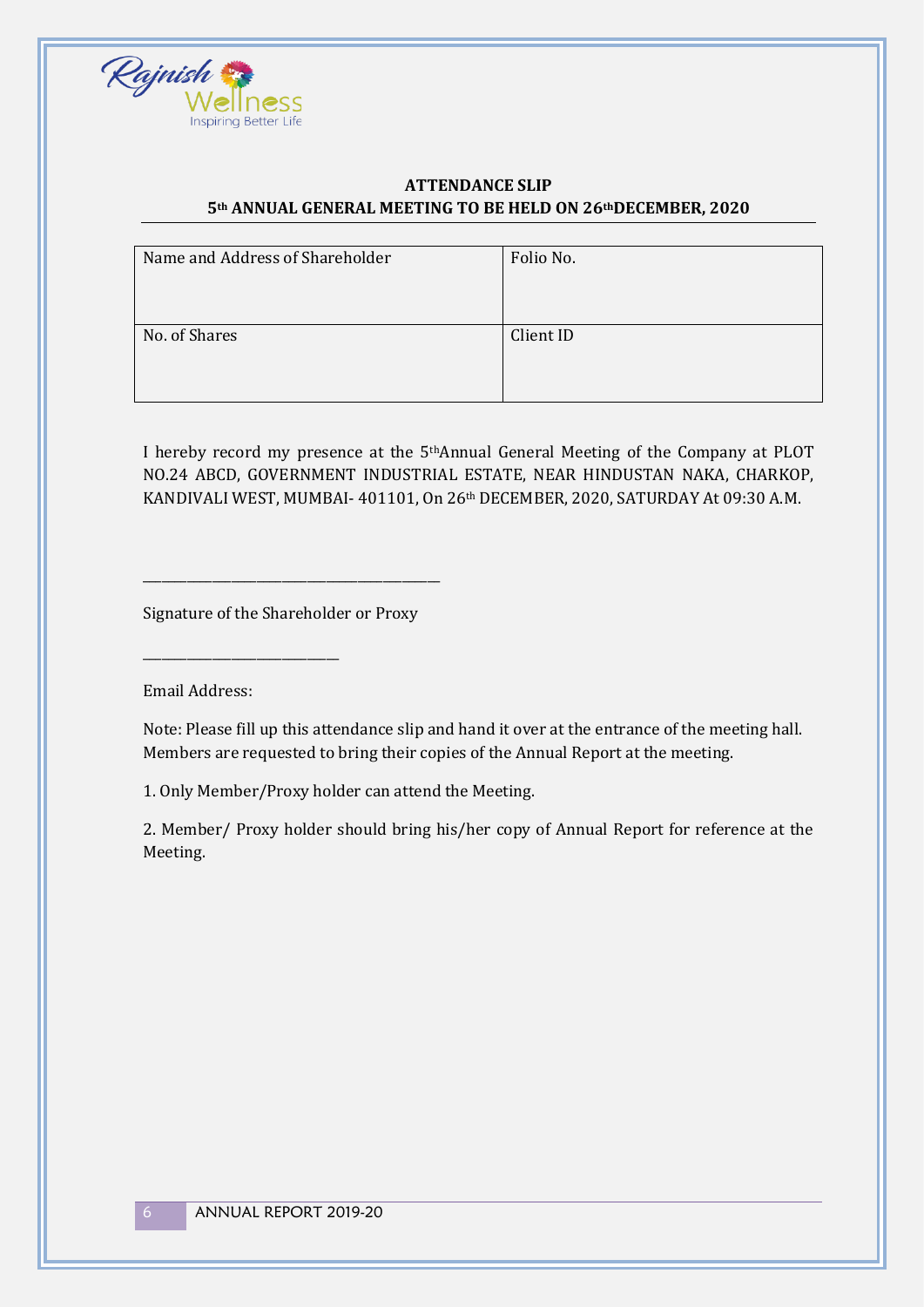

#### **FORM NO. MGT-11 PROXY FORM**

*[Pursuant to Section 105(6) of the Companies Act, 2013 and Rule 19(3) of the Companies Management and Administration Rules, 2014]*

| Name of the Member(s):          |  |
|---------------------------------|--|
| <b>Registered address:</b>      |  |
| E-mail Id:                      |  |
| Folio No. / Client Id & DP. Id: |  |

*I/We…………………………………………………………………………being a member / members holding……………………..shares of RAJNISH WELLNESS LIMITED hereby appoint:*

| 1 | Name:            | <b>Address:</b> |
|---|------------------|-----------------|
|   | <b>Email ID:</b> | Signature:      |
| 2 | Name:            | <b>Address:</b> |
|   | <b>Email ID:</b> | Signature:      |
| 3 | Name:            | <b>Address:</b> |
|   | <b>Email ID:</b> | Signature:      |

as my/our proxy to attend and vote (on a poll) for me/us and on my/our behalf at the Annual General Meeting of the company, to be held on Saturday, 26hDecember, 2020 **at 09:30 A.M.** at **PlOT NO.24 ABCD, GOVERNMENT INDUSTRIAL ESTATE, NEAR HINDUSTAN NAKA, CHARKOP, KANDIVALI WEST, MUMBAI- 401101 and** at any adjournment thereof in respect of such resolutions as are indicated below:

| Sr.<br>N <sub>o</sub> | Description.                                                                                                                                                                                                                                        | No.<br>of shares<br>held | <b>FOR</b> | <b>AGAINST</b> |
|-----------------------|-----------------------------------------------------------------------------------------------------------------------------------------------------------------------------------------------------------------------------------------------------|--------------------------|------------|----------------|
|                       | To receive, consider and adopt the Audited<br>Balance Sheet as at March 31, 2020 and the Profit<br>and Loss Account for the year ended on that date<br>together with the Schedules thereon, along with<br>the Reports of the Directors and Auditors |                          |            |                |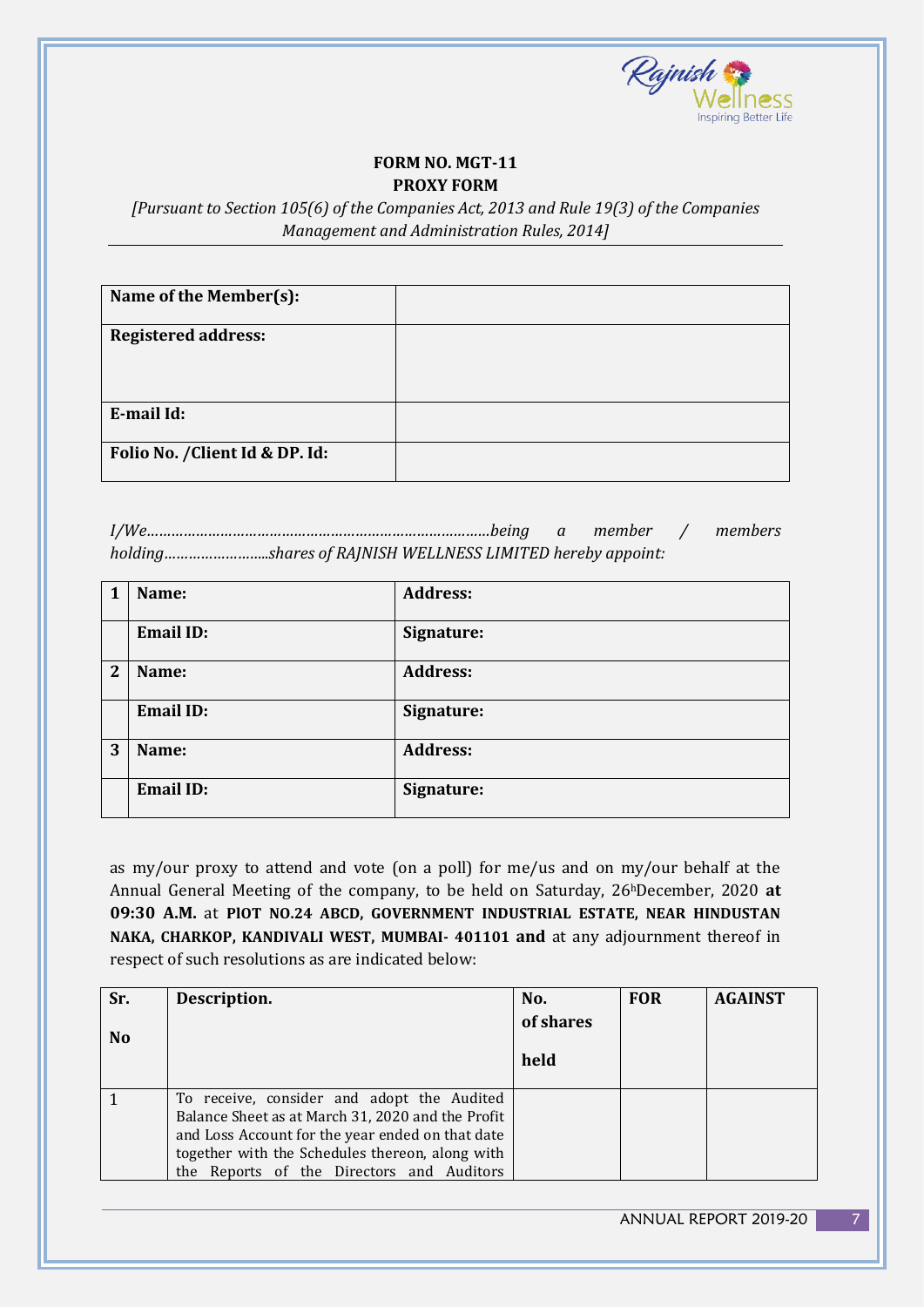

|                | thereon.                                                                                                                                                                          |  |  |
|----------------|-----------------------------------------------------------------------------------------------------------------------------------------------------------------------------------|--|--|
| $\overline{2}$ | To appoint a Director in place of Mr.<br>Rajnishkumar Surendra Prasad Singh (DIN:<br>07192704), who retires by rotation and being<br>eligible offered himself for re-appointment. |  |  |
| 3              | To appoint a Director in place of Ms. Shalini<br>Vijendra Mishra (DIN: 07194597), who retires by<br>rotation and being eligible offered himself for re-<br>appointment.           |  |  |
| 4              | Appointment Of M/S. Ashok Choudhary &<br>Associates, Chartered Accountants, as a Statutory<br><b>Auditors of the Company</b>                                                      |  |  |

Signed this 26th day of December, 2020

Signature(s) of the Shareholder(s)…………………..

Signature of Proxy Holder....................................

**Notes:** This form of proxy in order to be effective should be duly completed and deposited at the Registered Office of the Company, not less than 48 hours before the commencement of the Meeting.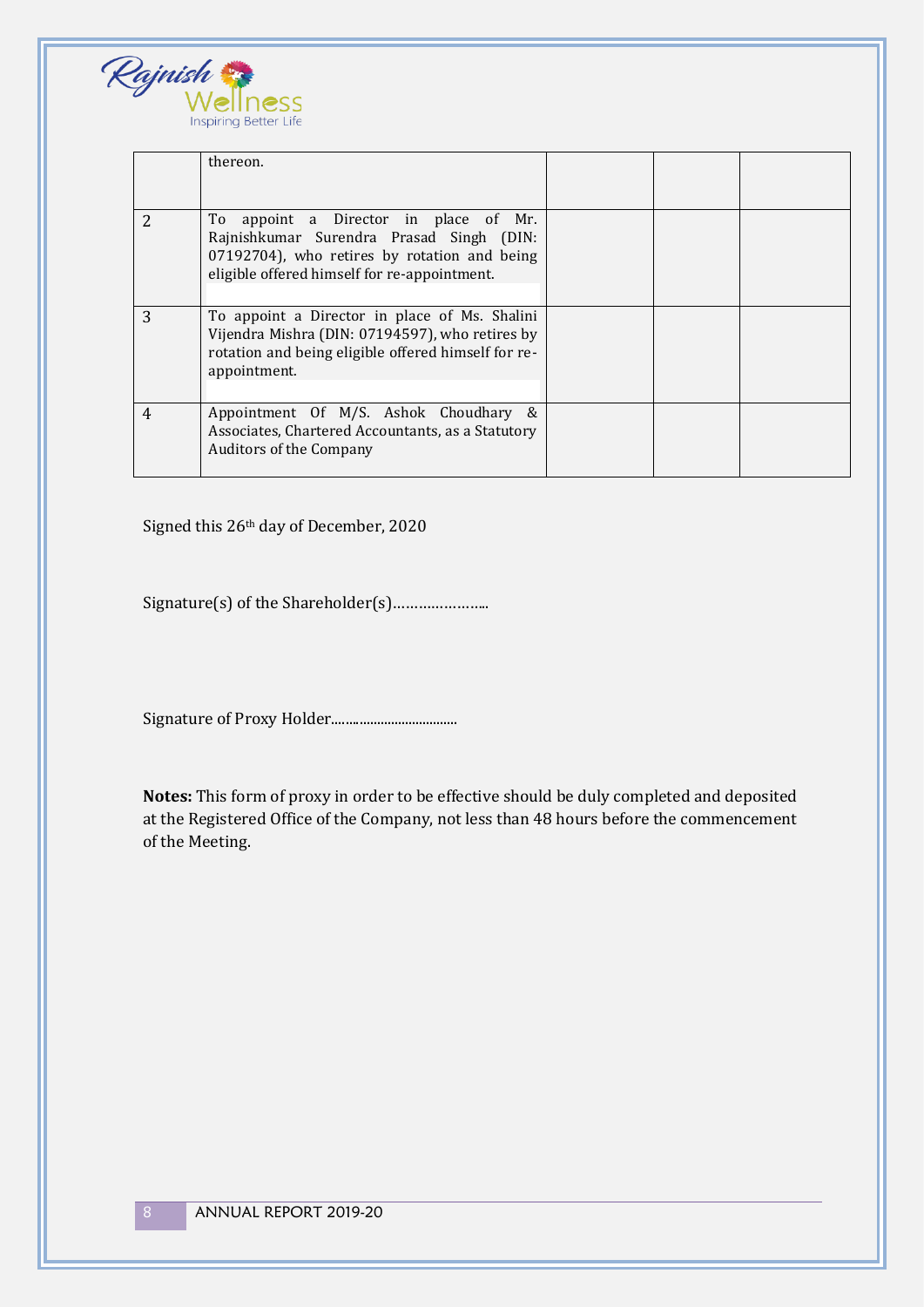

# **PAPER – MGT -12 BALLOT PAPER/POLLING PAPER**

| Name(s) of Member(s):         |  |
|-------------------------------|--|
| (In BLOCK/CAPITAL<br>LETTERS) |  |
|                               |  |
| <b>Registered Address:</b>    |  |
| DP ID / Client ID* or         |  |
| <b>Registered Folio No:</b>   |  |
| No. of equity shares held :   |  |

## **\*Applicable in case of Share held in electronic from**

I/We hereby exercise my/our vote in respect of the following resolution(s) as set out in the Notice of 5th Annual General Meeting of Company scheduled to be held on Saturday, 26th December, 2020 **at 09:30 A.M.** at **PLOT NO.24 ABCD, GOVERNMENT INDUSTRIAL ESTATE, NEAR HINDUSTAN NAKA, CHARKOP, KANDIVALI WEST, MUMBAI- 401101** which is proposed to be placed for consideration of members at the aforesaid Annual General Meeting of the Company, by conveying my/our assent and/or dissent to the said Resolution(s) in the relevant box as stated here in below:

| Sr.<br>N <sub>o</sub> | Description.                                                                                                                                                                                                                                                    | No.<br>of shares<br>held | <b>FOR</b> | <b>AGAINST</b> |
|-----------------------|-----------------------------------------------------------------------------------------------------------------------------------------------------------------------------------------------------------------------------------------------------------------|--------------------------|------------|----------------|
| $\mathbf{1}$          | To receive, consider and adopt the Audited<br>Balance Sheet as at March 31, 2020 and the Profit<br>and Loss Account for the year ended on that date<br>together with the Schedules thereon, along with<br>the Reports of the Directors and Auditors<br>thereon. |                          |            |                |
| $\overline{2}$        | appoint a Director in place of Mr.<br>To<br>Rajnishkumar Surendra Prasad Singh (DIN:<br>07192704), who retires by rotation and being<br>eligible offered himself for re-appointment.                                                                            |                          |            |                |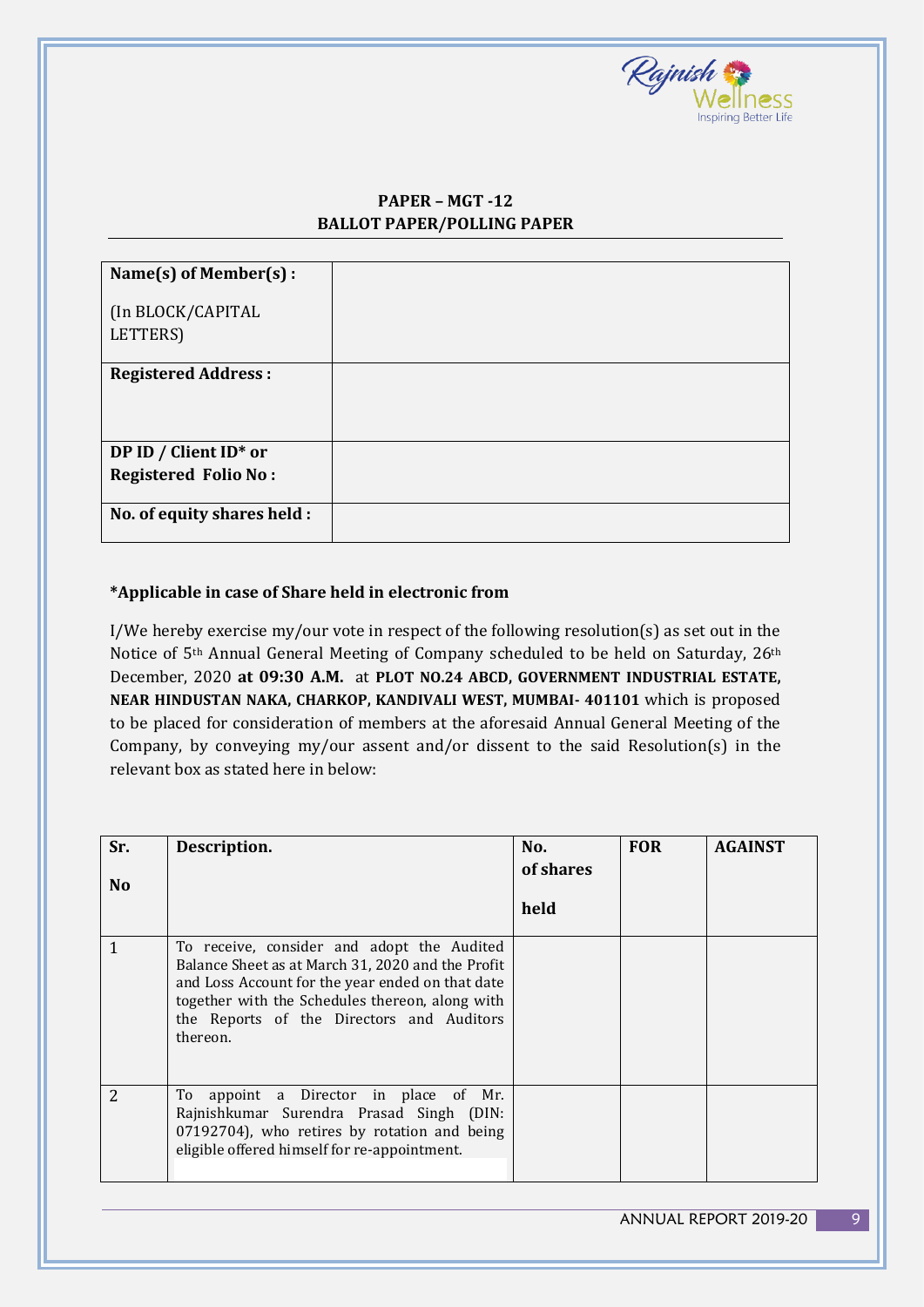

| To appoint a Director in place of Ms. Shalini<br>Vijendra Mishra (DIN: 07194597), who retires by<br>rotation and being eligible offered himself for re-<br>appointment. |  |  |
|-------------------------------------------------------------------------------------------------------------------------------------------------------------------------|--|--|
| Appointment Of M/S. Ashok Choudhary &<br>Associates, Chartered Accountants, as a Statutory<br><b>Auditors of the Company</b>                                            |  |  |

\*Please put a tick mark (✓) in appropriate column against the resolution(s) indicated above. In case of member/proxy wishes his/her vote to be used differently, he/she should indicate the number of shares under the columns 'For' and/or 'Against'.

### **Place:Mumbai**

Signed this\_\_\_\_\_\_ day of \_\_\_\_\_\_\_ 2020

**Signature of Member**

**\_\_\_\_\_\_\_\_\_\_\_\_\_\_\_\_\_\_\_\_\_\_\_\_\_\_\_**